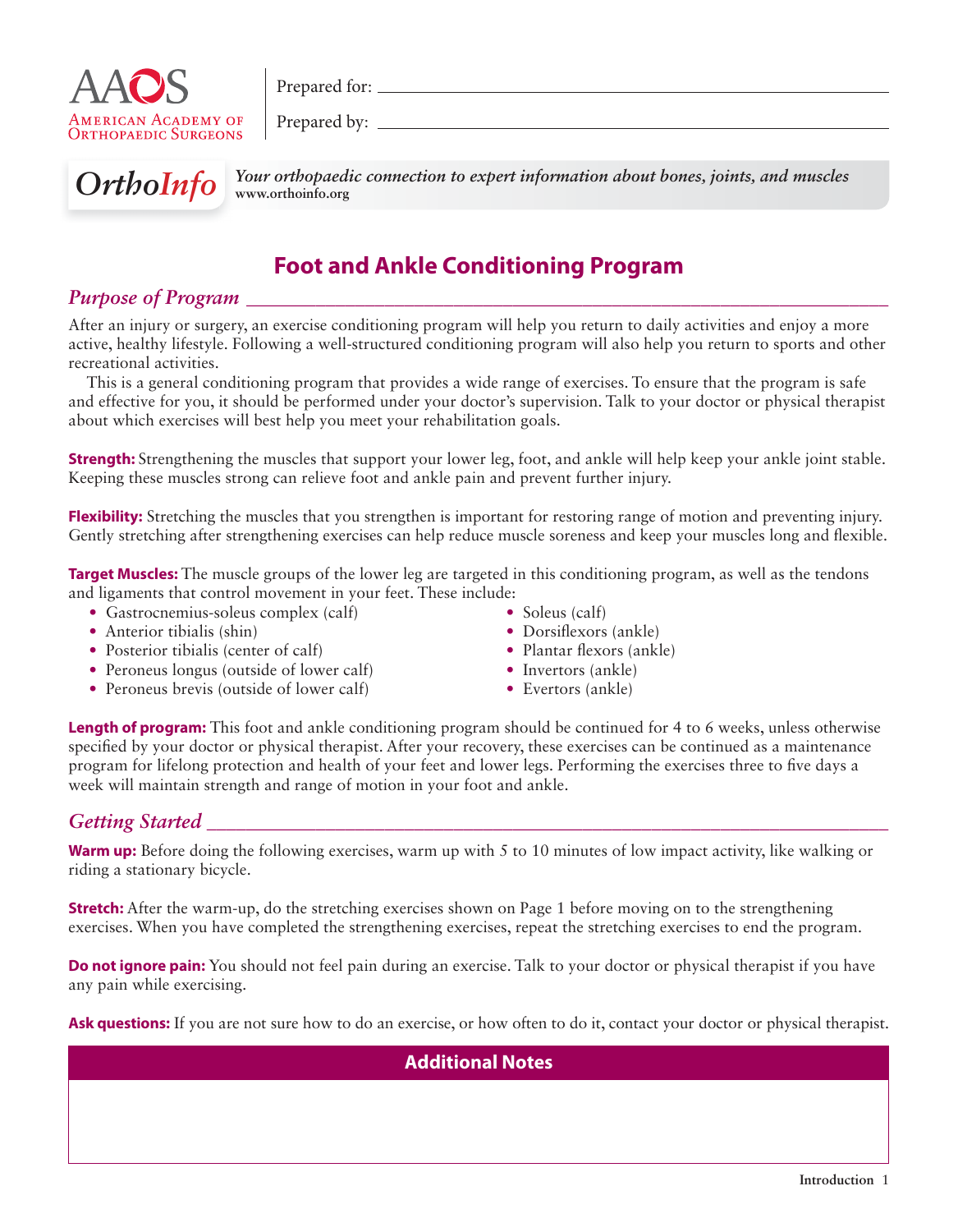

# **Foot and Ankle Conditioning Program STRETCHING EXERCISES**

### *1. Heel Cord Stretch <i>1. Heel Cord Stretch <i>1.**Algoen**<b><i>1.**Algoen**<b><i>1. Algoen <i>1.**Algoen**Algoen**Algoen**Algoen**Algoen**Algoen**Algoen**Algoen**Algoen**Algoen**Algoen**Algoen**Algo*

| <b>Repetitions</b> |
|--------------------|
| 2 sets of 10       |
|                    |
| Days per week      |

**Main muscles worked:** Gastrocnemius-soleus complex You should feel this stretch in your calf and into your heel

### **Equipment needed:** None

### **Step-by-step directions**

- Stand facing a wall with your unaffected leg forward with a slight bend at the knee. Your affected leg is straight and behind you, with the heel flat and the toes pointed in slightly.
- Keep both heels flat on the floor and press your hips forward toward the wall.
- Hold this stretch for 30 seconds and then relax for 30 seconds. Repeat.

**Tip** Do not arch your back.



### *2. Heel Cord Stretch with Bent Knee \_\_\_\_\_\_\_\_\_\_\_\_\_\_\_\_\_\_\_\_\_\_\_\_\_\_\_\_\_\_\_\_\_\_\_\_\_\_\_\_\_\_\_\_\_\_\_\_\_\_\_*

| <b>Repetitions</b> | <b>Main muscles worked: Soleus</b><br>You should feel this stretch in your calf, the sides of your ankle, and into your heel |
|--------------------|------------------------------------------------------------------------------------------------------------------------------|
| 2 sets of 10       |                                                                                                                              |
| Days per week      | <b>Equipment needed: None</b>                                                                                                |
|                    |                                                                                                                              |

6 to 7

# **Step-by-step directions**

- Stand facing a wall with your unaffected leg forward with a slight bend at the knee. Your affected leg is behind you, with the knee bent and the toes pointed in slightly.
- Keep both heels flat on the floor and press your hips forward toward the wall.
- Hold the stretch for 30 seconds and then relax for 30 seconds. Repeat.

**Tip** Keep your hips centered over both feet.

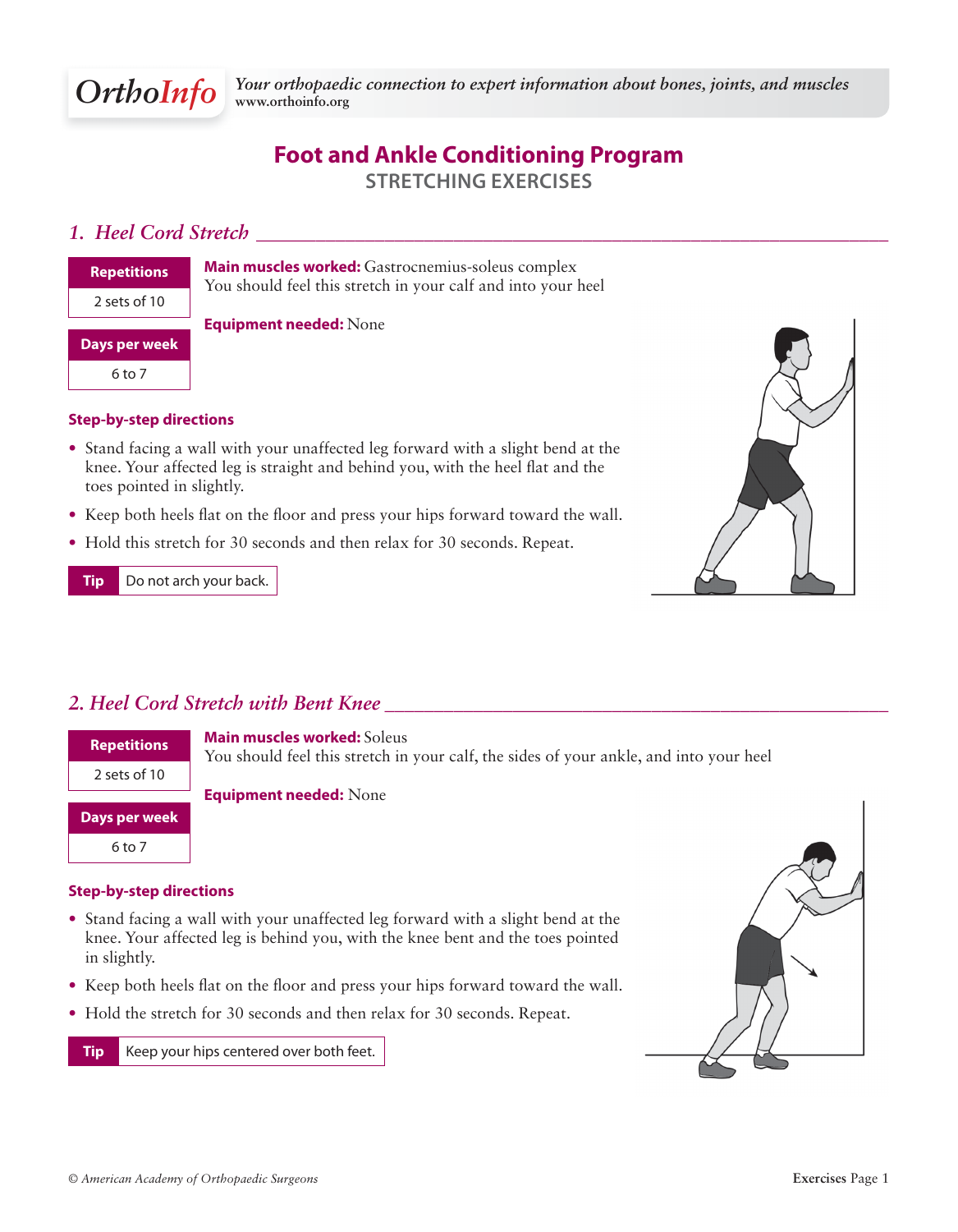# **Foot and Ankle Conditioning Program STRETCHING EXERCISES**

# *3. Golf Ball Roll \_\_\_\_\_\_\_\_\_\_\_\_\_\_\_\_\_\_\_\_\_\_\_\_\_\_\_\_\_\_\_\_\_\_\_\_\_\_\_\_\_\_\_\_\_\_\_\_\_\_\_\_\_\_\_\_\_\_\_\_\_\_\_\_\_\_\_\_*

| <b>Repetitions</b> |
|--------------------|
|                    |
| Days per week      |
| Daily              |

**Main muscles worked:** Plantar fascia ligament You should feel this exercise along the bottom of your foot

**Equipment needed:** Golf ball

### **Step-by-step directions**

- $\bullet$  Sit on a stable chair with both feet planted on the floor.
- Roll a golf ball under the arch of your affected foot for 2 minutes.

**Tip** Sit up tall and keep your foot toward your chair.



### *4. Towel Stretch \_\_\_\_\_\_\_\_\_\_\_\_\_\_\_\_\_\_\_\_\_\_\_\_\_\_\_\_\_\_\_\_\_\_\_\_\_\_\_\_\_\_\_\_\_\_\_\_\_\_\_\_\_\_\_\_\_\_\_\_\_\_\_\_\_\_\_\_\_*



### **Step-by-step directions**

- Sit on the floor with both legs out in front of you.
- Loop a towel around the ball of your affected foot and grasp the ends of the towel in your hands.
- Keep your affected leg straight and pull the towel toward you.
- Hold for 30 seconds and then relax for 30 seconds. Repeat 3 times.

**Tip** Sit up tall and keep your legs straight.

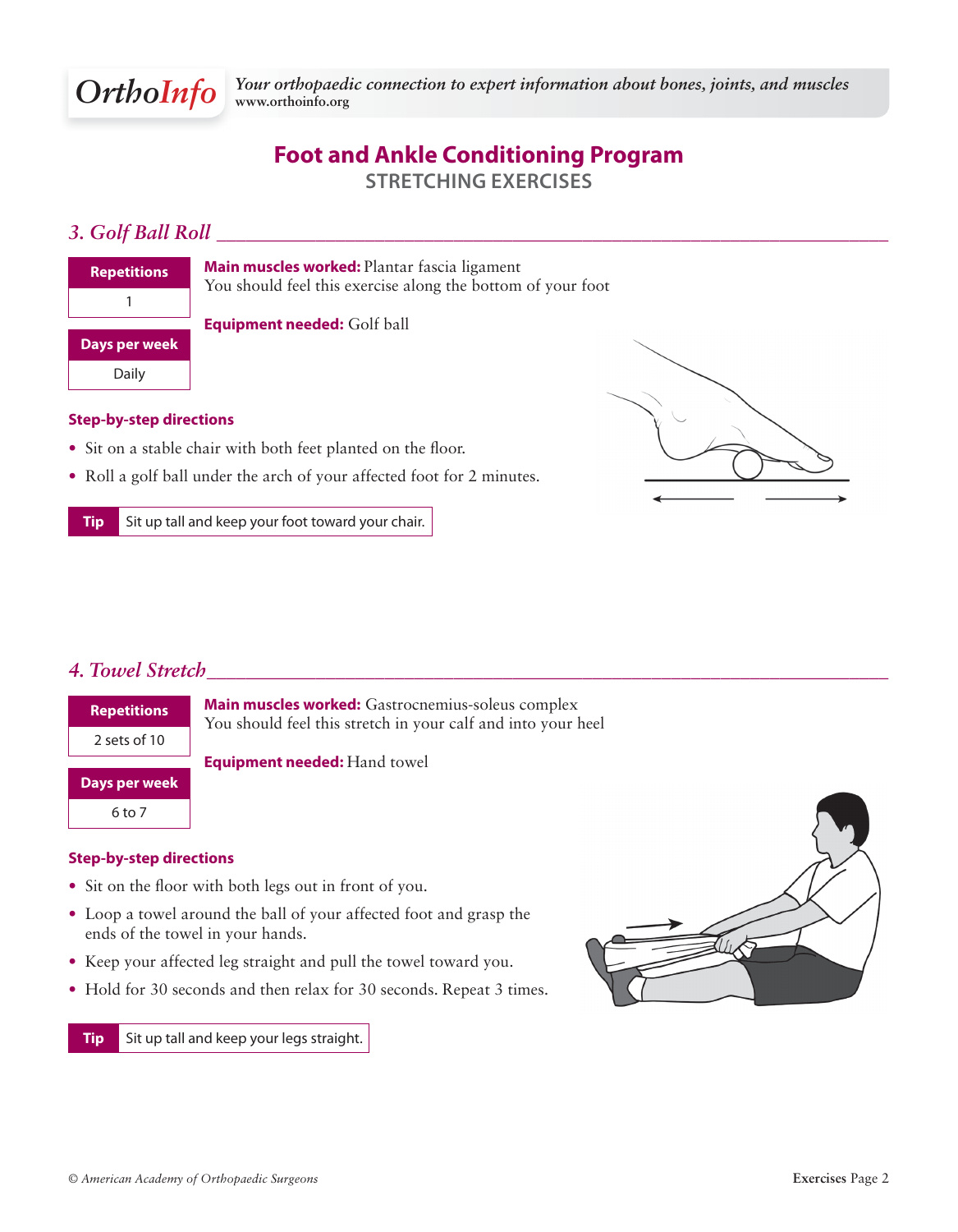exercise at the top of your foot and throughout your ankle

# **Foot and Ankle Conditioning Program STRENGTHENING EXERCISES**

## *5. Calf Raises \_\_\_\_\_\_\_\_\_\_\_\_\_\_\_\_\_\_\_\_\_\_\_\_\_\_\_\_\_\_\_\_\_\_\_\_\_\_\_\_\_\_\_\_\_\_\_\_\_\_\_\_\_\_\_\_\_\_\_\_\_\_\_\_\_\_\_\_\_\_*

| <b>Repetitions</b> |
|--------------------|
| 2 sets of 10       |

**Main muscles worked:** Gastrocnemius-soleus complex You should feel this exercise in your calf

**Days per week**

6 to 7

### **Step-by-step directions**

- Stand with your weight evenly distributed over both feet. Hold onto the back of a chair or a wall for balance.
- Lift your unaffected foot off of the floor so that all of your weight is placed on your affected foot.

**Equipment needed:** Chair for support

- Raise the heel of your affected foot as high as you can, then lower.
- Repeat 10 times.

**Tip** Do not bend the knee of your working leg.



## *6. Ankle Range of Motion \_\_\_\_\_\_\_\_\_\_\_\_\_\_\_\_\_\_\_\_\_\_\_\_\_\_\_\_\_\_\_\_\_\_\_\_\_\_\_\_\_\_\_\_\_\_\_\_\_\_\_\_\_\_\_\_\_\_\_\_*

| <b>Repetitions</b> | Main muscles worked: Dorsiflexors, plantar flexors, invertors, evertors<br>You should feel this exercise at the top of your foot and throughout yo |
|--------------------|----------------------------------------------------------------------------------------------------------------------------------------------------|
| 2 sets             |                                                                                                                                                    |
|                    | <b>Equipment needed: None</b>                                                                                                                      |
| Days per week      |                                                                                                                                                    |
| Daily              |                                                                                                                                                    |

### **Step-by-step directions**

- Sit down so that your feet do not touch the floor.
- Use your foot to write each letter of the alphabet in the air. Lead with your big toe.

**Tip** Keep the movements small, using just your foot and ankle.

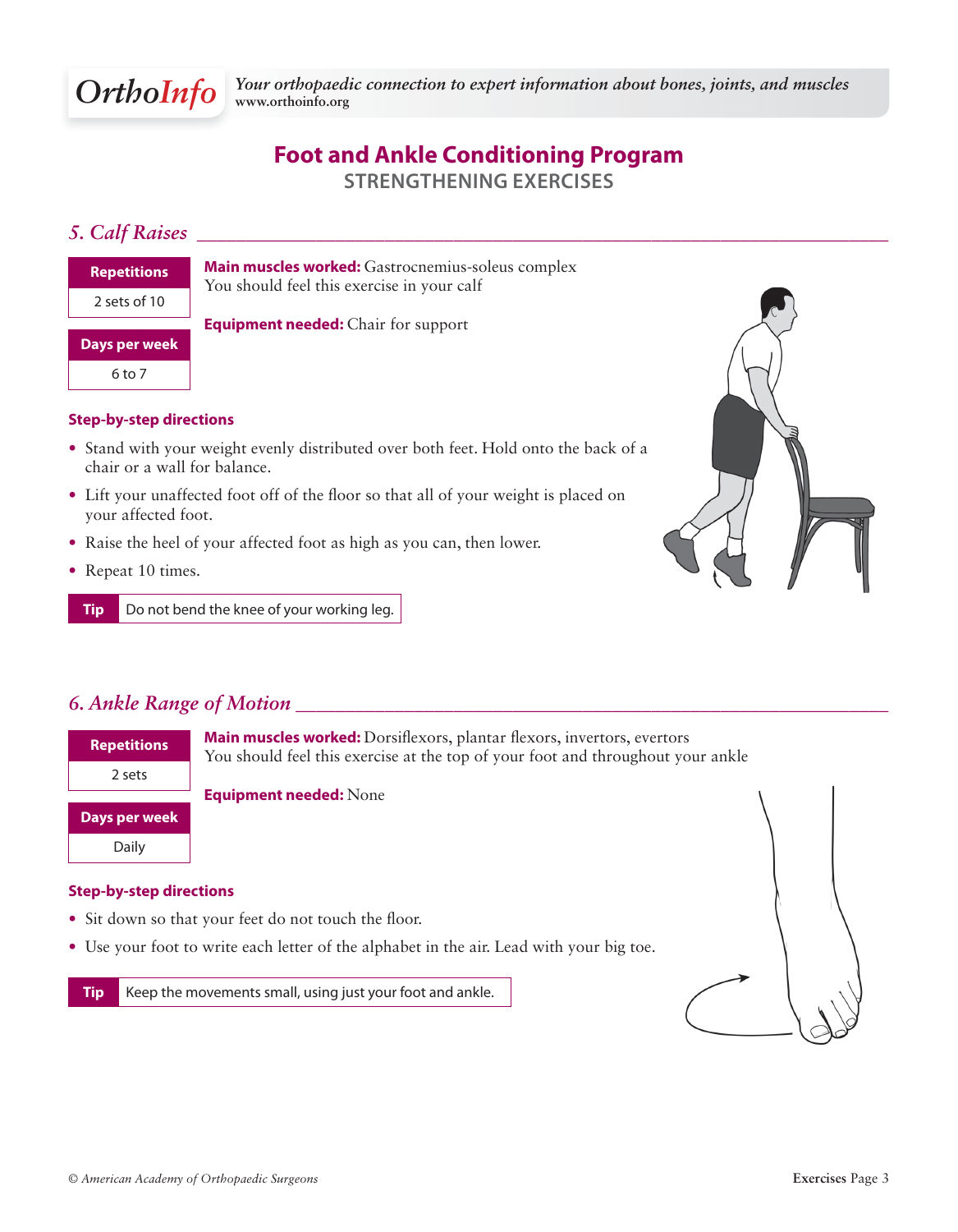# **Foot and Ankle Conditioning Program STRENGTHENING EXERCISES**

# *7. Marble Pickup \_\_\_\_\_\_\_\_\_\_\_\_\_\_\_\_\_\_\_\_\_\_\_\_\_\_\_\_\_\_\_\_\_\_\_\_\_\_\_\_\_\_\_\_\_\_\_\_\_\_\_\_\_\_\_\_\_\_\_\_\_\_\_\_\_\_\_*

| <b>Repetitions</b> |
|--------------------|
| 20                 |
| Days per week      |
| Daily              |

**Main muscles worked: Plantar flexors** You should feel this exercise at the top of your foot and toes

**Equipment needed:** 20 marbles

### **Step-by-step directions**

- Sit with both feet flat and place 20 marbles on the floor in front of you.
- Use your toes to pick up one marble at a time and place into a bowl.
- Repeat until you have picked up all the marbles.

**Tip** Do not place the marbles too far out in front or to the side.



# *8. Towel Curls \_\_\_\_\_\_\_\_\_\_\_\_\_\_\_\_\_\_\_\_\_\_\_\_\_\_\_\_\_\_\_\_\_\_\_\_\_\_\_\_\_\_\_\_\_\_\_\_\_\_\_\_\_\_\_\_\_\_\_\_\_\_\_\_\_\_\_\_\_\_*



### **Step-by-step directions**

- Sit with both feet flat and place a small towel on the floor in front of you.
- Grab the center of the towel with your toes and curl the towel toward you.
- Relax and repeat.

**Tip** You can make this exercise more challenging by placing a weight on the edge of the towel.